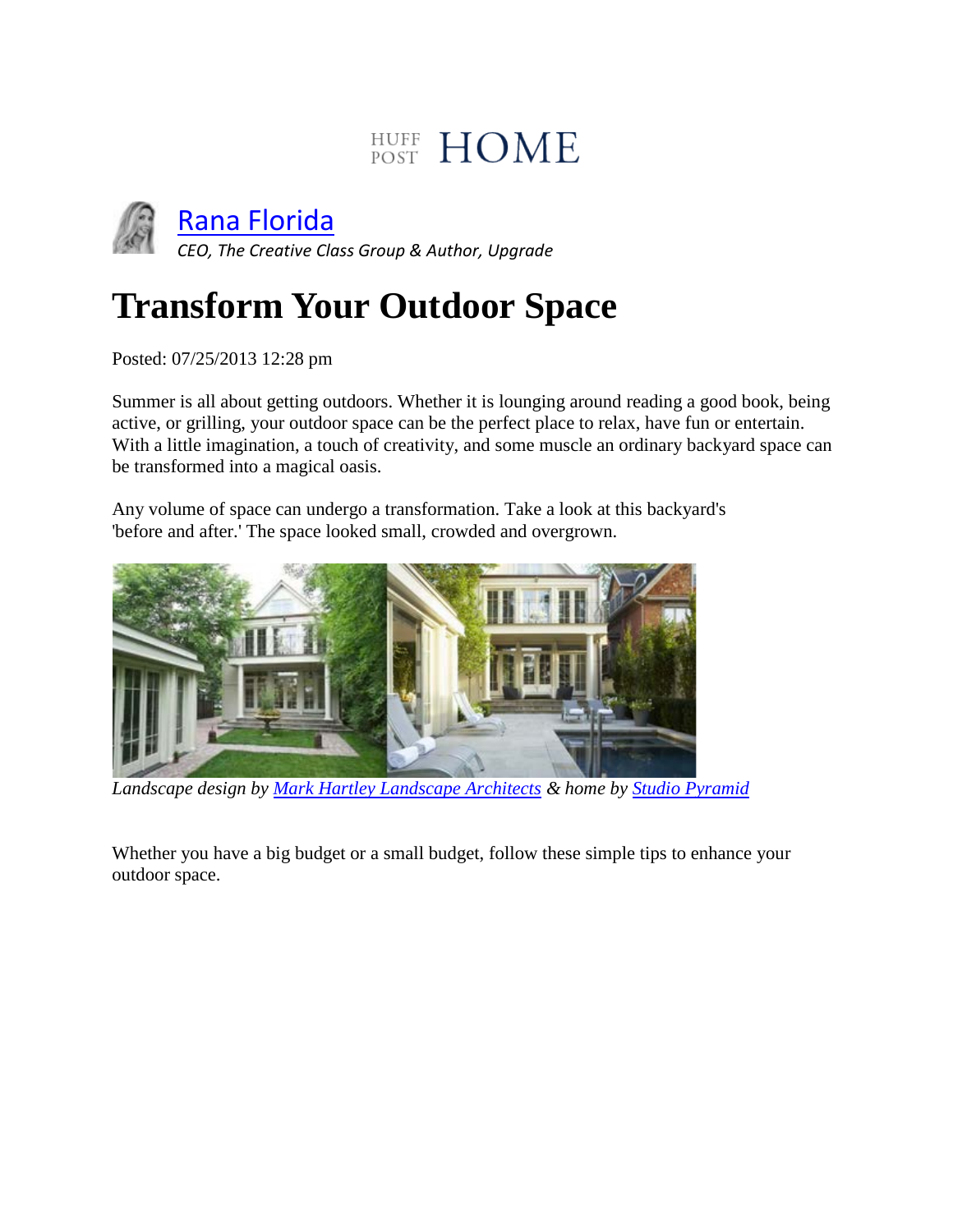

[Transforming Your Outdoor Space](http://vimeo.com/71016748) from [Chrilleks Productions Inc.](http://vimeo.com/chrilleks) on [Vimeo.](https://vimeo.com/)

#### **SPACE/FLOW**

• Think about your space as a series of different rooms. Dedicate places to cook, play, lounge and entertain.

• Think outside the box. Not everything has to be used for its intended purpose. Why not transform a garage into a pool cabana and a driveway into a dining room?

### **LIGHTING**

• During the day the sunlight is all you need, but be sure you have spaces for shade and sun.

• Summer nights, the sun sets late, and then the moon and stars enhance your lighting scheme. Add to the drama by using candles, candelabras or chandeliers.

• Some lighting serves a dual purpose as a fan to cool you down and to keep the bugs at bay.

#### **DECOR**

• Mother nature has taken care of most of decorating but your possibilities are limitless.

• Flowers and plants serve as the perfect backdrop. Layer in art, fabrics and even outdoor rugs, pillows, throws; anything you use indoors you can use outdoors with water resistant fabric such as Sunbrella. Use slip covers or leather for easy cleaning.

• Simple water resistant pillows on the ground can serve as additional seating.

• Potted green plants can be moved indoors in the winter so no seasonal planting is needed. Choose plants that stay green year round such as yews and boxwood.